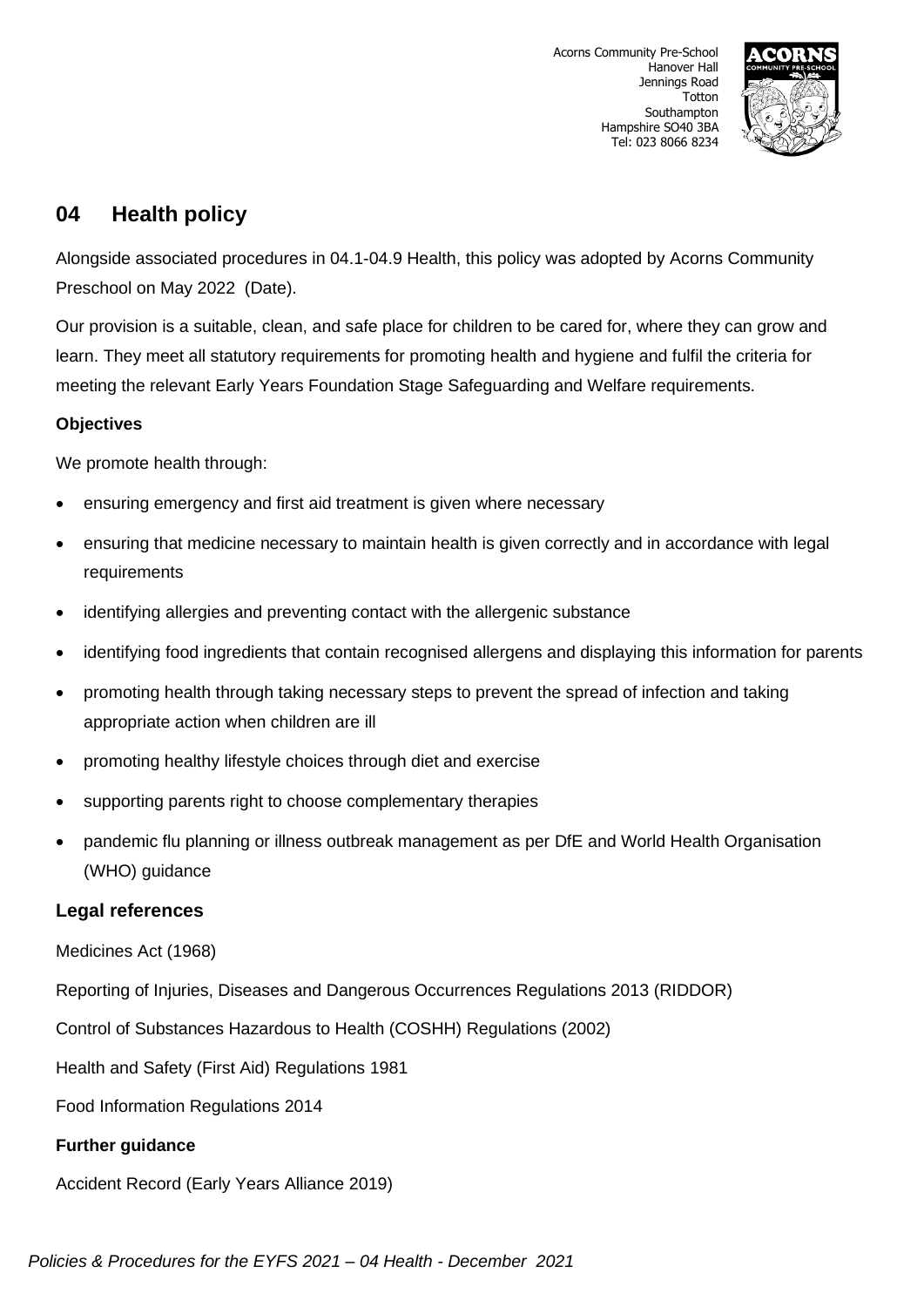

## 04 Health procedures

## **04.01 Accidents and emergency treatment**

## **Person responsible for checking and stocking first aid box: Liz Gaida**

The setting provides care for children and promotes health by ensuring emergency and first aid treatment is given as required. There are also procedures for managing food allergies in section **03 Food safety and nutrition**.

- Parents consent to emergency medical treatment consent on registration.
- At least one person who has a current paediatric first aid (PFS) certificate is on the premises and available at all times when children are present, who regularly update their training; First Aid certificates are renewed at least every three years.
- All members of staff know the location of First Aid boxes, the contents of which are in line with St John's Ambulance recommendations as follows:
	- 20 individually wrapped sterile plasters (assorted sizes)
	- 2 sterile eye pads
	- 4 individually wrapped triangular bandages (preferably sterile)
	- 6 safety pins
	- 2 large, individually wrapped, sterile, un-medicated wound dressings
	- 6 medium, individually wrapped, sterile, un-medicated wound dressings
	- a pair of disposable gloves
	- adhesive tape
	- a plastic face shield (optional)
- No other item is stored in a First Aid box.
- Vinyl single use gloves are also kept near to (not in) the box, as well as a thermometer.
- There is a named person in the setting who is responsible for checking and replenishing the First Aid Box contents.
- A supply of ice packs are kept in the freezer.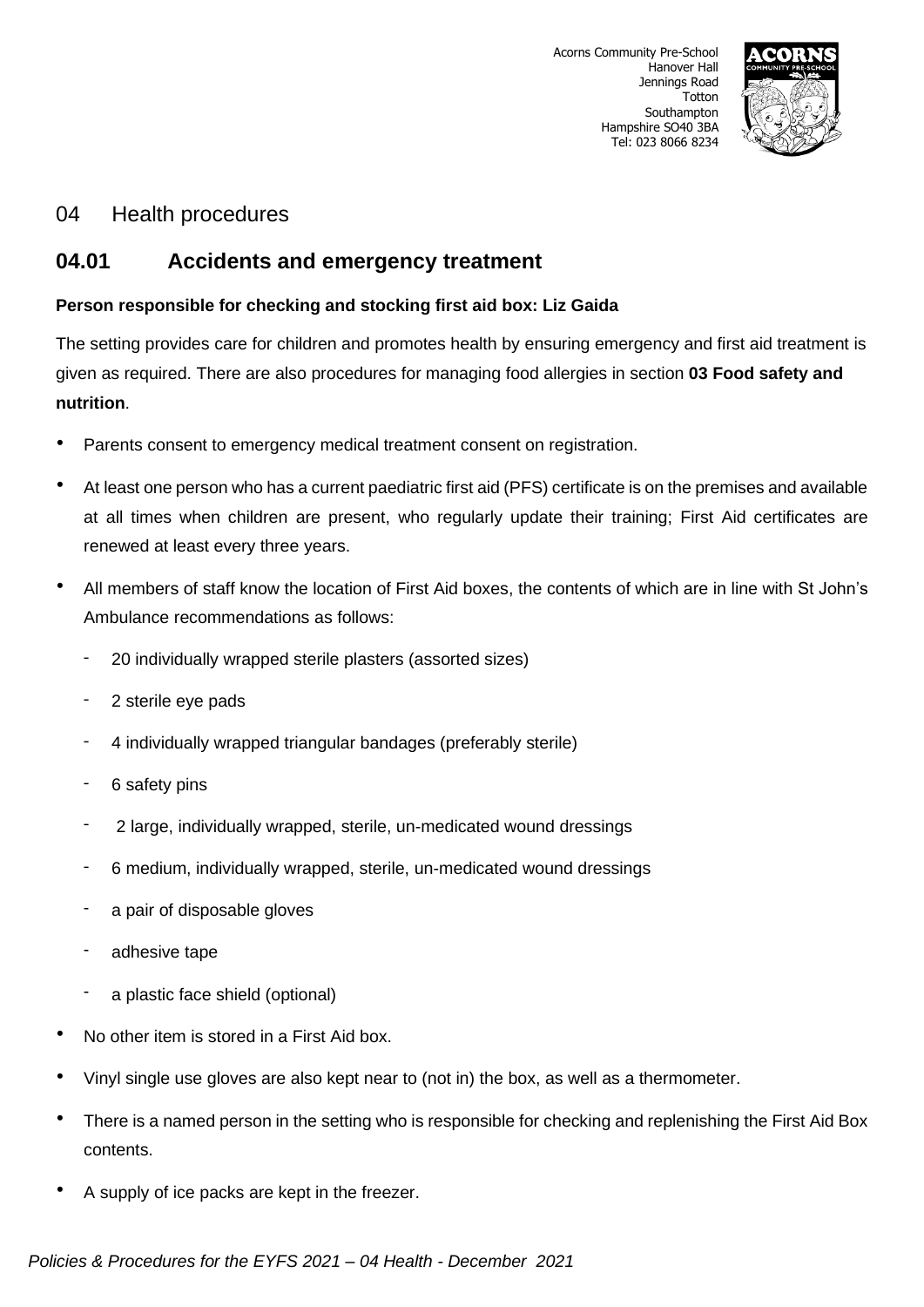- For minor injuries and accidents, First Aid treatment is given by a qualified first aider; the event is recorded in the setting's Accident Record book. Parents may have a photo-copy of the accident form on request.
- In the event of minor injuries or accidents, parents are normally informed when they collect their child, unless the child is unduly upset or members of staff have any concerns about the injury. In which case they will contact the parent for clarification of what they would like to do, i.e. collect the child or take them home and seek further advice from NHS 111.
- As a reminder to adults for any bumps to the head a red wrist band is used.

#### **Serious accidents or injuries**

- An ambulance is called for children requiring emergency treatment.
- First aid is given until the ambulance arrives on scene. If at any point it is suspected that the child has died, **06.07 Death of a child** on site procedure is implemented and the police are called immediately.
- The registration form is taken to the hospital with the child.
- Parents or carers are contacted and informed of what has happened and where their child is being taken to.
- The setting managers arranges for a taxi to take the child and carer to hospital for further checks, if deemed to be necessary.

#### **Recording and reporting**

- In the event of a serious accident, injury, or serious illness, the Designated Safeguarding Lead notifies the Safeguarding Team and completes the **6.1c Confidential safeguarding incident report form** as soon as possible.
- The setting's Safeguarding Team are consulted before a RIDDOR report is filed.
- If required, a RIDDOR form is completed; one copy is sent to the parent, one for the child's file and one for the local authority Health and Safety Officer.
- The Directors are notified by the Designated Safeguarding Lead or a member of the Safeguarding Team of any serious accident or injury to, or serious illness of, or the death of, any child whilst in their care in order to be able to notify Ofsted and any advice given will be acted upon. Notification to Ofsted is made as soon as is reasonably practicable and always within 14 days of the incident occurring. The Designated Safeguarding Lead will, after consultation with the Directors, inform local child protection agencies of these events

#### **Further guidance**

Accident Record (Early Years Alliance 2019)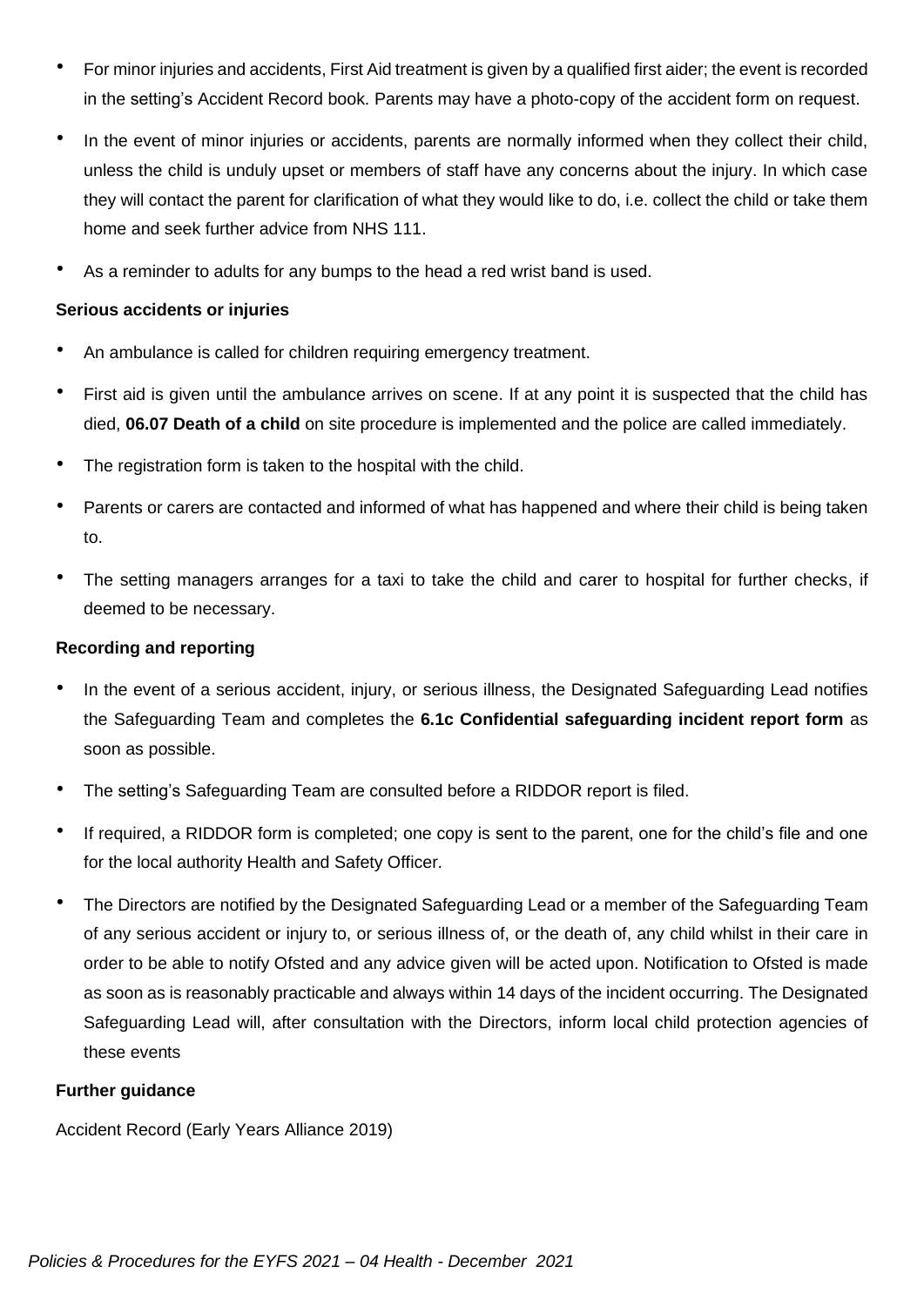# **Accident and Serious Injury Response Timeline**

Timings are for guidance only (Policy 04.01)

| <b>Immediate</b>                                                                                                                                                                                                                                                                                                                                                                                                                                                                                                                                                    |                                                                                                                                                                                                                                                                                             |
|---------------------------------------------------------------------------------------------------------------------------------------------------------------------------------------------------------------------------------------------------------------------------------------------------------------------------------------------------------------------------------------------------------------------------------------------------------------------------------------------------------------------------------------------------------------------|---------------------------------------------------------------------------------------------------------------------------------------------------------------------------------------------------------------------------------------------------------------------------------------------|
| Contact emergency services.<br>Assess ongoing risk respond accordingly.<br>$\bullet$<br>Confirm roles and responsibilities in the setting.<br>$\bullet$<br>Check Individual Healthcare Plan and Registration<br>$\bullet$<br>Form for healthcare assessment and be ready to<br>pass on any relevant information to the emergency<br>services.<br>Contact child's family.<br>$\bullet$<br>If necessary be prepared for a member of staff to<br>$\bullet$<br>accompany casualty to hospital, taking with them<br>child's personal file.<br>Manage the other children. | - Follow Yellow Contacting Emergency<br><b>Sheet</b><br>- To be found in Child's File<br>- To be found Contact Sheet and Child's<br>File                                                                                                                                                    |
| 30 minutes                                                                                                                                                                                                                                                                                                                                                                                                                                                                                                                                                          |                                                                                                                                                                                                                                                                                             |
| Gather coherent information.<br>۰<br>Check on well-being of staff members. Ask those<br>directly involved to make a written record of the<br>incident.<br>Inform RIDDOR.<br><b>Contact Local EECU</b> office. They will put in place<br>their communication protocol.<br>In case of food poisoning inform Environmental<br><b>Health</b>                                                                                                                                                                                                                            | - RIDDOR - 0845 300 9923 (for specified<br>injuries only - see list in policy) or<br>online - www.hse.gov.uk/riddor<br>- Sarah Davey, Elizabeth Knowles or Anne<br>Chennells, EECU office - 023 80667360<br>- Environmental Health Team, NFDC Tel:<br>02380 285230                          |
| 1 hour                                                                                                                                                                                                                                                                                                                                                                                                                                                                                                                                                              |                                                                                                                                                                                                                                                                                             |
| Inform Ofsted.<br>۰<br><b>Consult LADO</b> (Local Authority Designated<br>Officer).<br><b>Consult Children's Social Care (Hants Direct).</b><br><b>Consult Insurers.</b><br>Write factual report to supplement the record of the                                                                                                                                                                                                                                                                                                                                    | - Ofsted $-$ 0300 1231231<br>- LADO - 01962 876 364 / 01962 847005 /<br>07739 050532 - Barbara Piddington or<br><b>Mark Blackwell</b><br>Children's Social Care - 0300 555 1384<br>(Out of hours 0300 555 1373)<br><b>Children Social Care Professional</b><br>Helpline - Tel: 01329 225379 |
| incident recording clearly the actions taken.                                                                                                                                                                                                                                                                                                                                                                                                                                                                                                                       | - PLA - 020 76972585/2500 (No 3171)                                                                                                                                                                                                                                                         |
| Before the end of the session                                                                                                                                                                                                                                                                                                                                                                                                                                                                                                                                       |                                                                                                                                                                                                                                                                                             |
| Decide whether information is to be shared with<br>۰<br>other parents/carers.<br>Decide how information is to be shared.<br>Prepare wording for shared information.<br>Handover all children with a clearly worded<br>information - avoid speculation.                                                                                                                                                                                                                                                                                                              |                                                                                                                                                                                                                                                                                             |
| At the end of the day                                                                                                                                                                                                                                                                                                                                                                                                                                                                                                                                               |                                                                                                                                                                                                                                                                                             |
| Bring all staff together.<br>$\bullet$<br>Check everyone is alright.<br>Give a cup of tea /coffee.                                                                                                                                                                                                                                                                                                                                                                                                                                                                  |                                                                                                                                                                                                                                                                                             |
| Ongoing                                                                                                                                                                                                                                                                                                                                                                                                                                                                                                                                                             |                                                                                                                                                                                                                                                                                             |
| Check with all staff how they are feeling on the<br>$\bullet$<br>following day and over time.<br>Review procedures.<br>Identify training needs.                                                                                                                                                                                                                                                                                                                                                                                                                     |                                                                                                                                                                                                                                                                                             |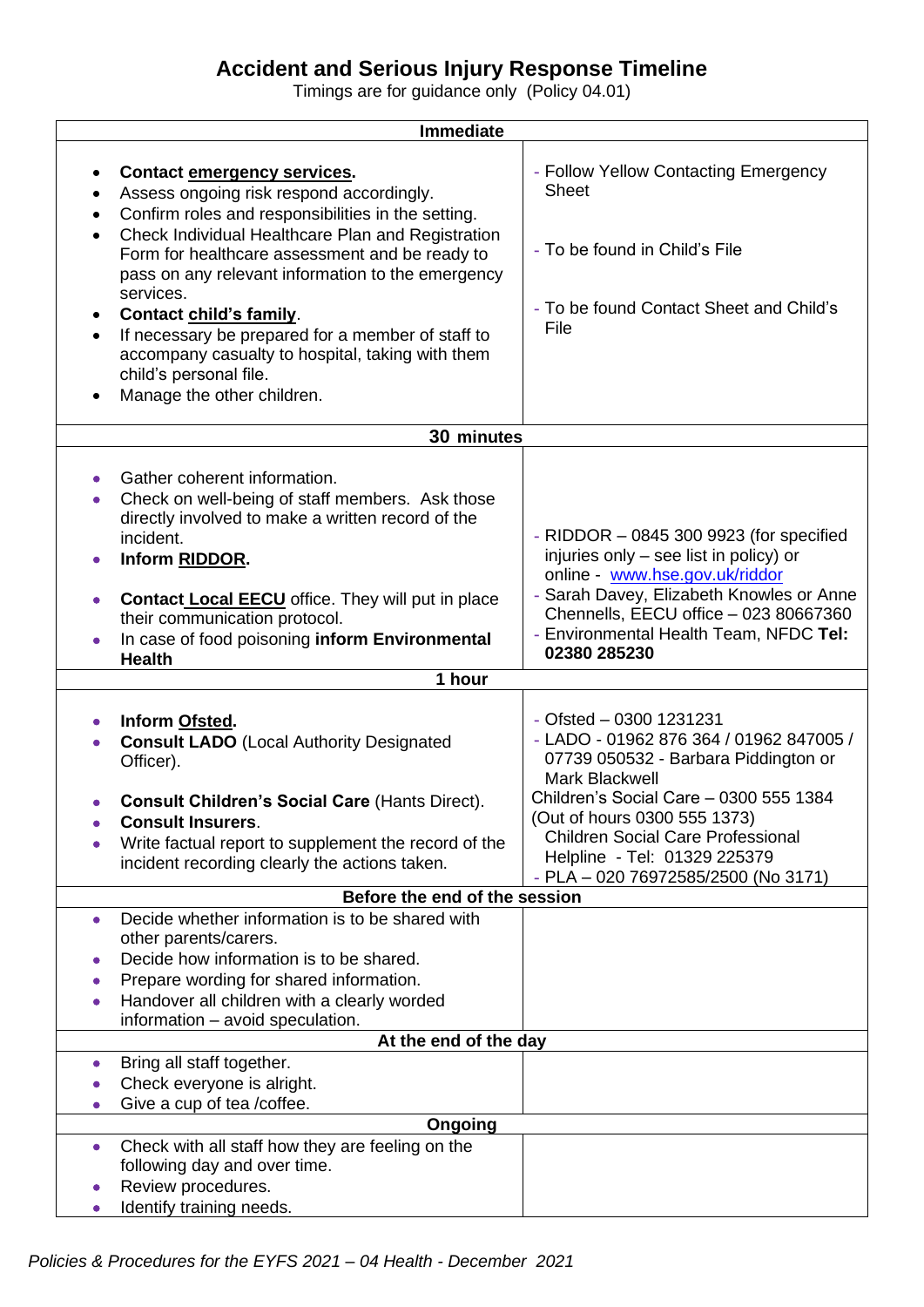

# 04 Health procedures

# **04.02 Administration of medicine**

Key persons are responsible for administering medication to their key children; ensuring consent forms are completed, medicines stored correctly and records kept.

Administering medicines during the child's session will only be done if absolutely necessary.

If a child has not been given a prescription medicine before it is advised that parents keep them at home for 48 hours to ensure no adverse effect, and to give it time to take effect. The setting managers must check the insurance policy document to be clear about what conditions must be reported to the insurance provider.

## **Consent for administering medication**

- Only a person with parental responsibility (PR), or a foster carer may give consent. A childminder, grandparent, parent's partner who does not have PR, cannot give consent.
- When bringing in medicine, the parent informs their key person or supervisor. The setting manager should be also be informed.
- Staff who receive the medication, check it is in date and prescribed specifically for the current condition. It must be in the original container (not decanted into a separate bottle). It must be labelled with the child's name and original pharmacist's label. Our recommendation is three or less dosage should be administered at home.
- Medication dispensed by a hospital pharmacy will not have the child's details on the label but should have a dispensing label. Staff must check with parents and record the circumstance of the events and hospital instructions as relayed to them by the parents.
- Members of staff who receive the medication ask the parent to sign a consent form stating the following information. No medication is given without these details:
	- full name of child and date of birth
	- name of medication and strength
	- who prescribed it
	- dosage to be given
	- how the medication should be stored and expiry date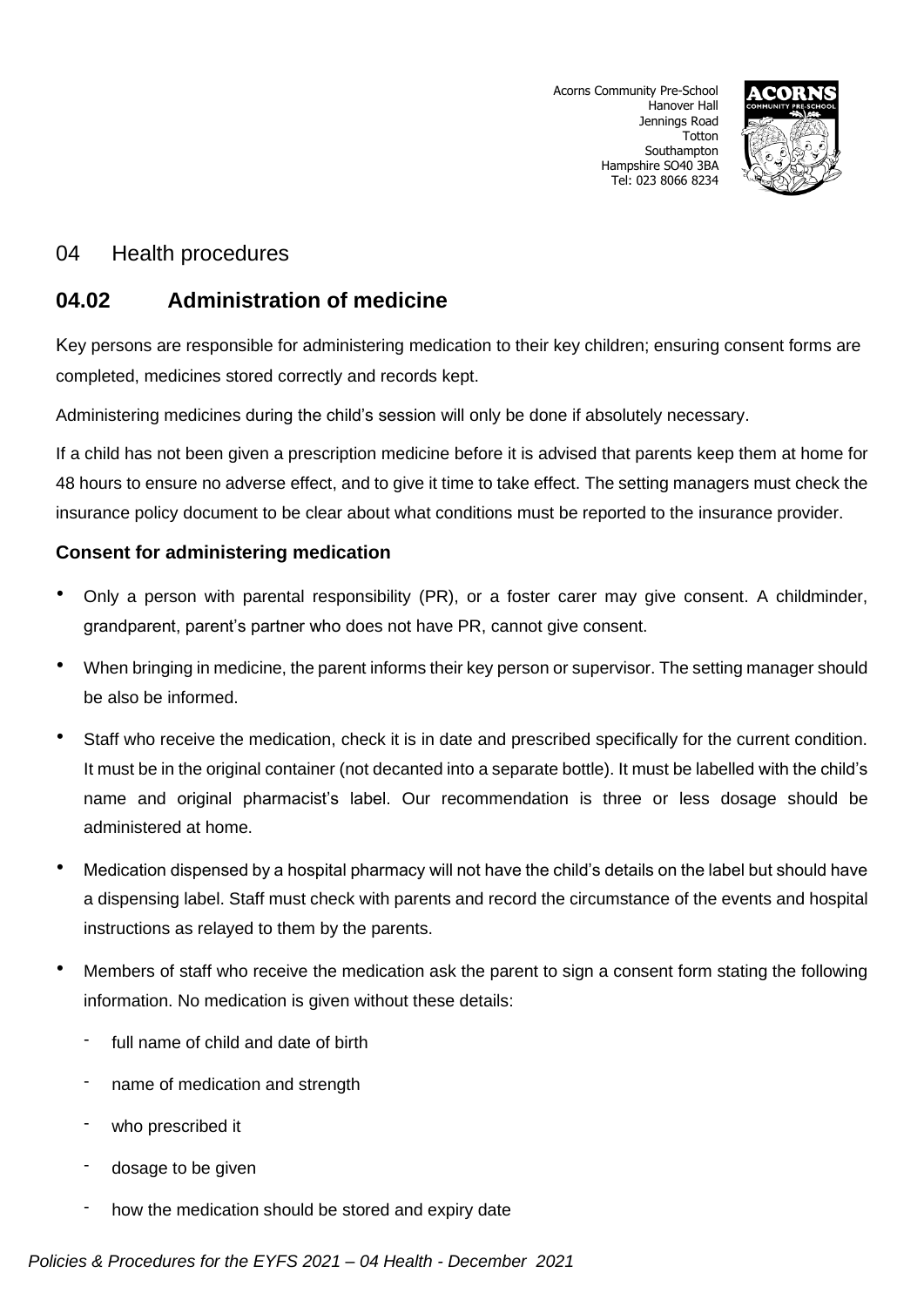- a note of any possible side effects that may be expected
- signature and printed name of parent and date

### **Storage of medicines**

All medicines are stored safely. Refrigerated medication is stored separately or clearly labelled in a marked box in the main kitchen fridge.

- The key person or Supervisor is responsible for ensuring medicine is handed back at the end of the day to the parent.
- For some conditions, medication for an individual child may be kept at the setting. 04.02a Individual Healthcare Plan Form must be completed. Key persons check that it is in date and return any out-of-date medication to the parent.
- Parents do not access where medication is stored, to reduce the possibility of a mix-up with medication for another child, or staff not knowing there has been a change.

### **Record of administering medicines**

A record of medicines administered is kept in the dedicated kitchen cabinet. Staff are made aware in induction and reminded of the procedures on a regular basis.

The medicine record sheet records:

- name of child
- name and strength of medication
- the date and time of dose
- dose given and method
- signed by key person or supervisor
- verified by parent signature at the end of the day

A witness signs the medicine record sheet to verify that they have witnessed medication being given correctly according to the procedures here.

- No child may self-administer. If children are capable of understanding when they need medication, e.g. for asthma, they are encouraged to tell their key person what they need. This does not replace staff vigilance in knowing and responding.
- The medication records are monitored to look at the frequency of medication being given. For example, a high incidence of antibiotics being prescribed for a number of children at similar times may indicate a need for better infection control.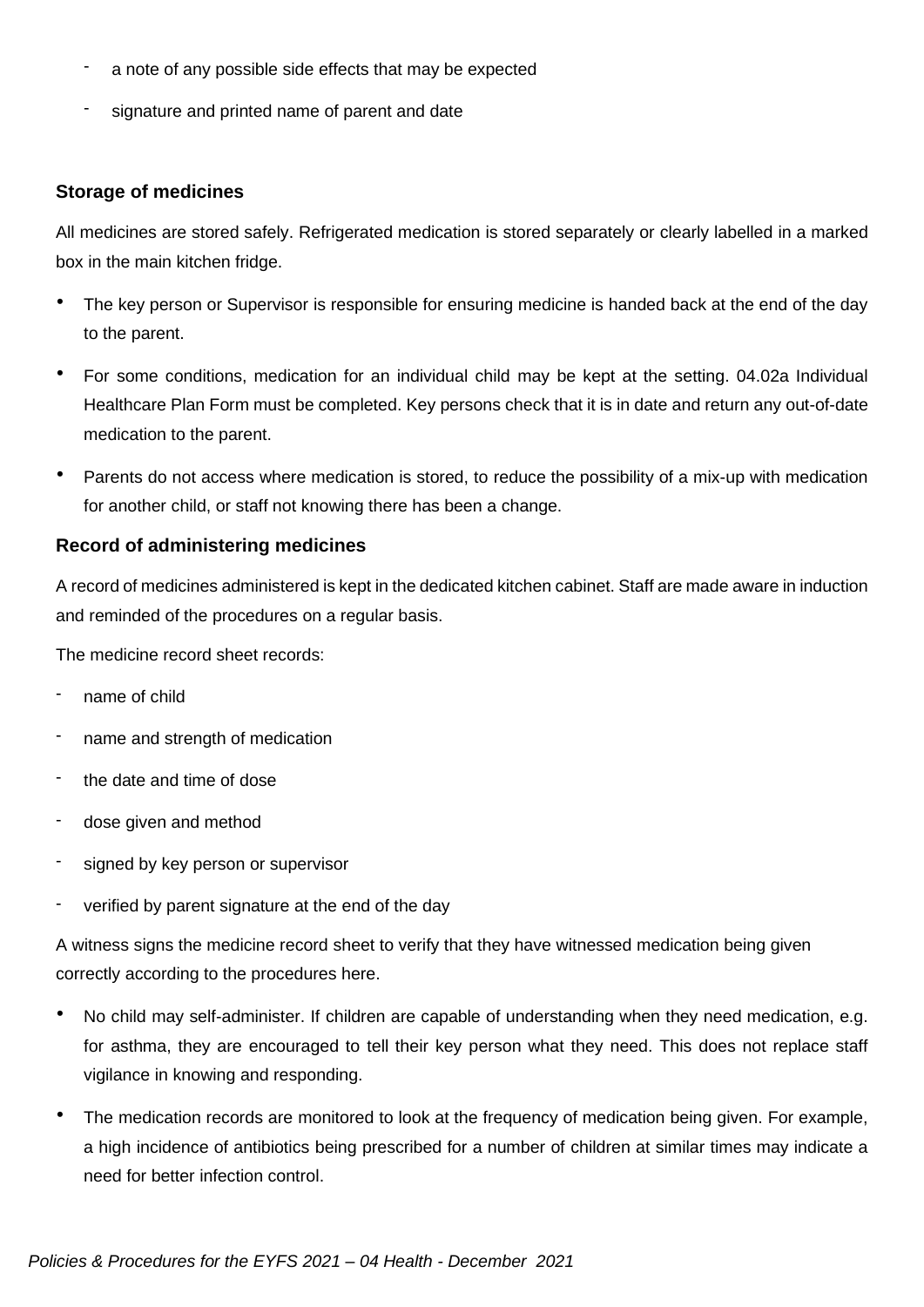## **Children with long term medical conditions requiring ongoing medication**

- Risk assessment is carried out for children that require ongoing medication. This is the responsibility of the supervisor and key person. Other medical or social care personnel may be involved in the risk assessment.
- Parents contribute to risk assessment. They are shown around the setting, understand routines and activities and discuss any risk factor for their child.
- For some medical conditions, key staff will require basic training to understand it and know how medication is administered. Training needs is part of the risk assessment.
- Risk assessment includes any activity that may give cause for concern regarding an individual child's health needs.
- Risk assessment also includes arrangements for medicines on outings; advice from the child's GP's is sought if necessary, where there are concerns.
- Individual Healthcare Plan is completed fully with the parent; outlining the key person's role and what information is shared with other staff who care for the child.
- The plan is reviewed every six months (more if needed). This includes reviewing the medication, for example, changes to the medication or the dosage, any side effects noted etc.

## **Managing medicines on trips and outings**

- Children are accompanied by their key person, or other staff member who is fully informed about their needs and medication.
- Medication is taken in a plastic box labelled with the child's name, name of medication, copy of the consent form and a card to record administration, with details as above.
- The card is later stapled to the medicine record book and the parent signs it.
- If a child on medication has to be taken to hospital, the child's medication is taken in a sealed plastic box clearly labelled as above.

#### **Staff taking medication**

Staff taking medication must inform their manager. The medication must be stored securely in staff lockers or a secure area away from the children. The manager must be made aware of any contra-indications for the medicine so that they can risk assess and take appropriate action as required.

#### **Further guidance**

Medication Administration Record (Early Years Alliance 2019)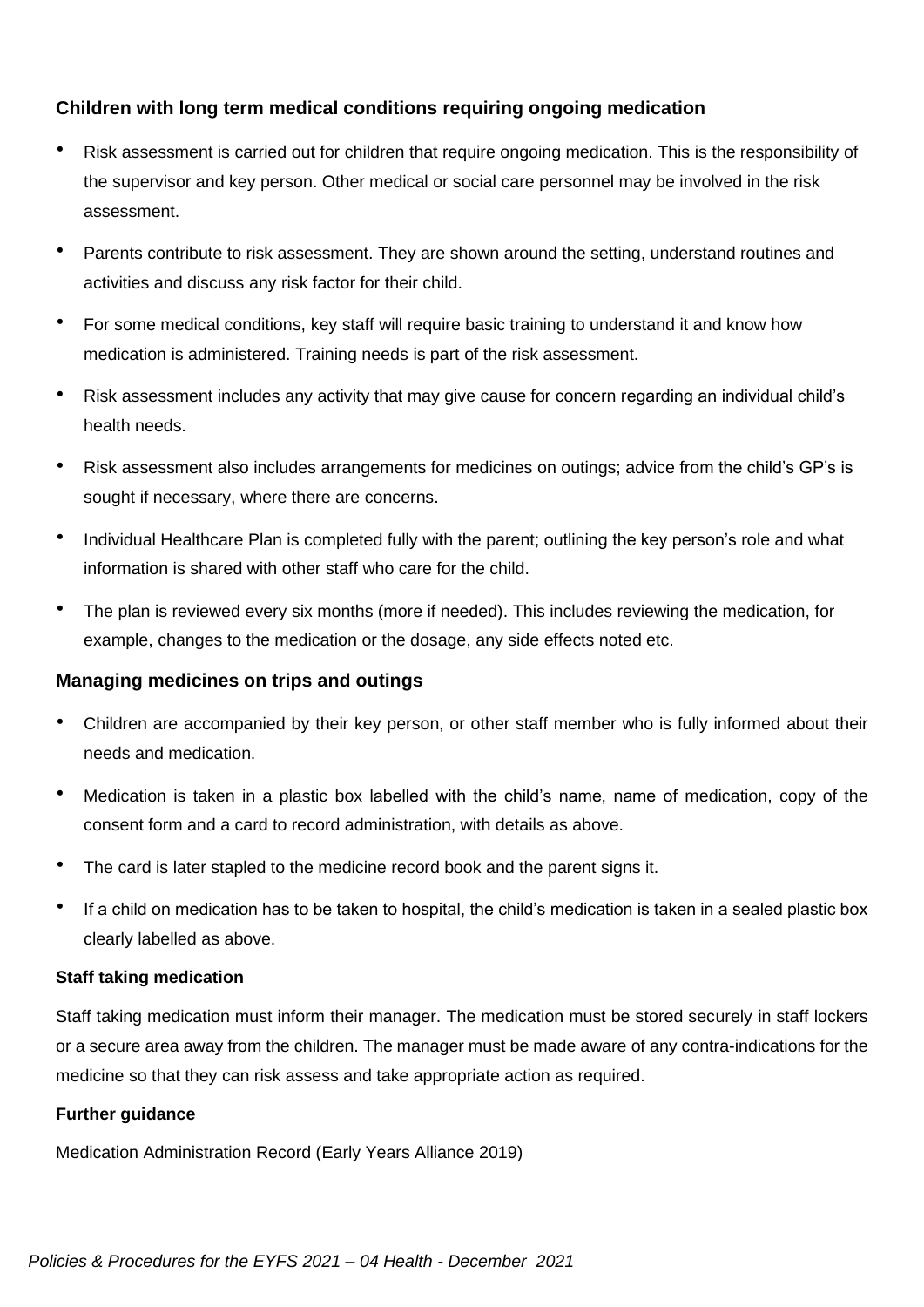

# 04 Health procedures

# **04.03 Life-saving medication and invasive treatments**

Life-saving medication and invasive treatments may include adrenaline injections (Epipens) for anaphylactic shock reactions (caused by allergies to nuts, eggs etc) or invasive treatment such as rectal administration of Diazepam (for epilepsy).

- The key person and other staff responsible for the intimate care of children who require life-saving medication or invasive treatment will undertake their duties in a professional manner having due regard to the procedures listed above.
- The child's welfare is paramount, and their experience of intimate and personal care should be positive. Every child is treated as an individual and care is given gently and sensitively; no child should be attended to in a way that causes distress or pain.
- The key person works in close partnership with parents/carers and other professionals to share information and provide continuity of care.
- Children with complex and/or long-term health conditions have a 04.02a Individual Healthcare Plan Form in place which takes into account the principles and best practice guidance given here.
- Key persons have appropriate training for administration of treatment and are aware of infection control best practice, for example, using personal protective equipment (PPE).
- Key persons speak directly to the child, explaining what they are doing as appropriate to the child's age and level of comprehension.
- Children's right to privacy and modesty is respected. Another practitioner is usually present during the process.

## **Record keeping**

For a child who requires invasive treatment the following must be in place from the outset:

- a letter from the child's GP/consultant stating the child's condition and what medication if any is to be administered
- written consent from parents allowing members of staff to administer medication
- proof of training in the administration of such medication by the child's GP, a district nurse, children's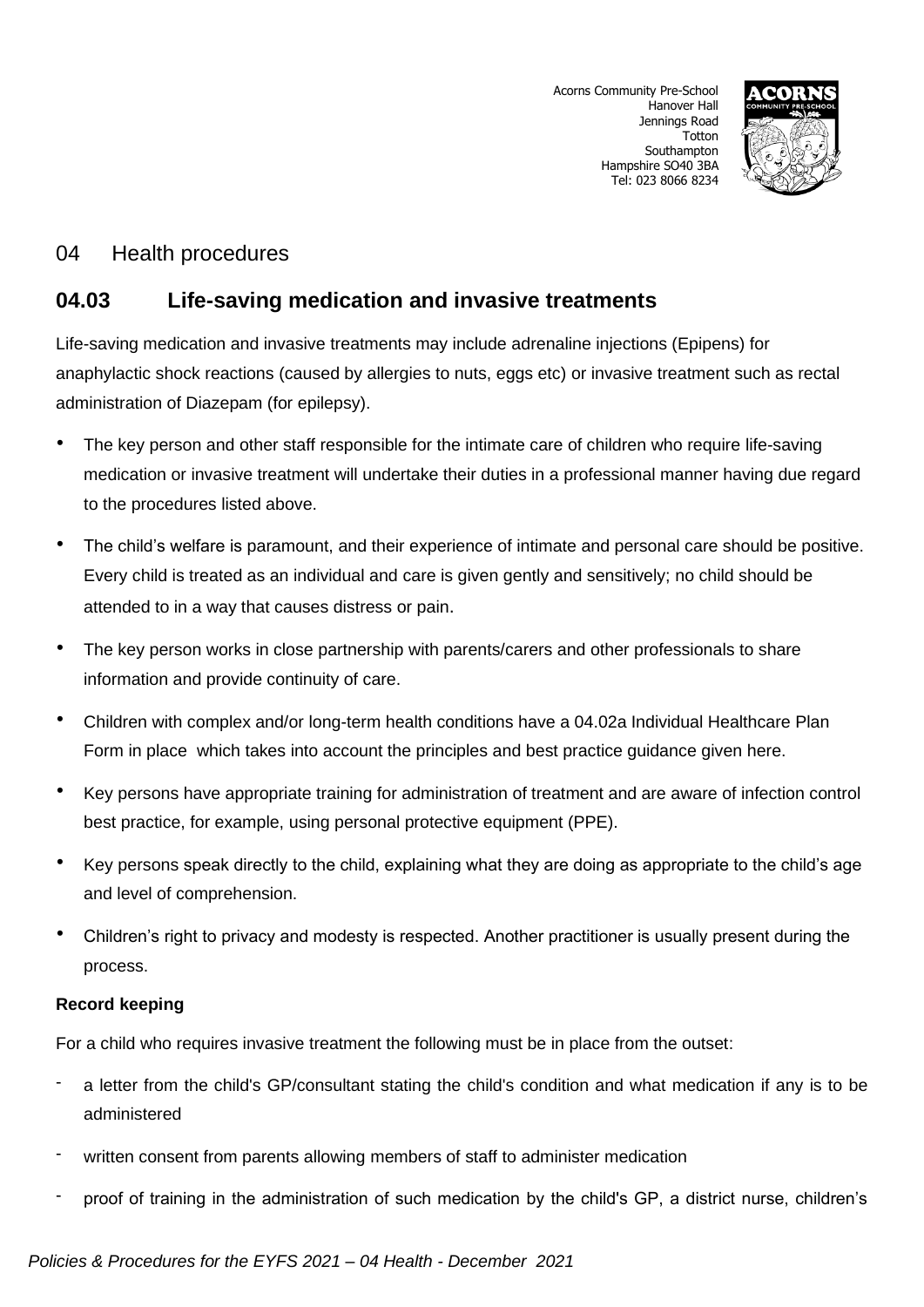nurse specialist or a community paediatric nurse

04.02a Individual Healthcare Plan Form

Copies of all letters relating to these children must be sent to the insurance provider for appraisal. Confirmation will then be issued in writing confirming that the insurance has been extended. A record is made on the medication record sheet of the intimate/invasive treatment each time it is given.

#### **Physiotherapy**

- Children who require physiotherapy whilst attending the setting should have this carried out by a trained physiotherapist.
- If it is agreed in the health care plan that the key person should undertake part of the physiotherapy regime then the required technique must be demonstrated by the physiotherapist personally; written guidance must also be given and reviewed regularly. The physiotherapist should observe the practitioner applying the technique in the first instance.

#### **Safeguarding/child protection**

- Practitioners recognise that children with SEND are particularly vulnerable to all types of abuse, therefore the safeguarding procedures are followed rigorously.
- If a practitioner has any concerns about physical changes noted during a procedure, for example unexplained marks or bruising then the concerns are discussed with the designated person for safeguarding and the relevant procedure is followed.

**Treatments such as inhalers or Epi-pens must be immediately accessible in an emergency.**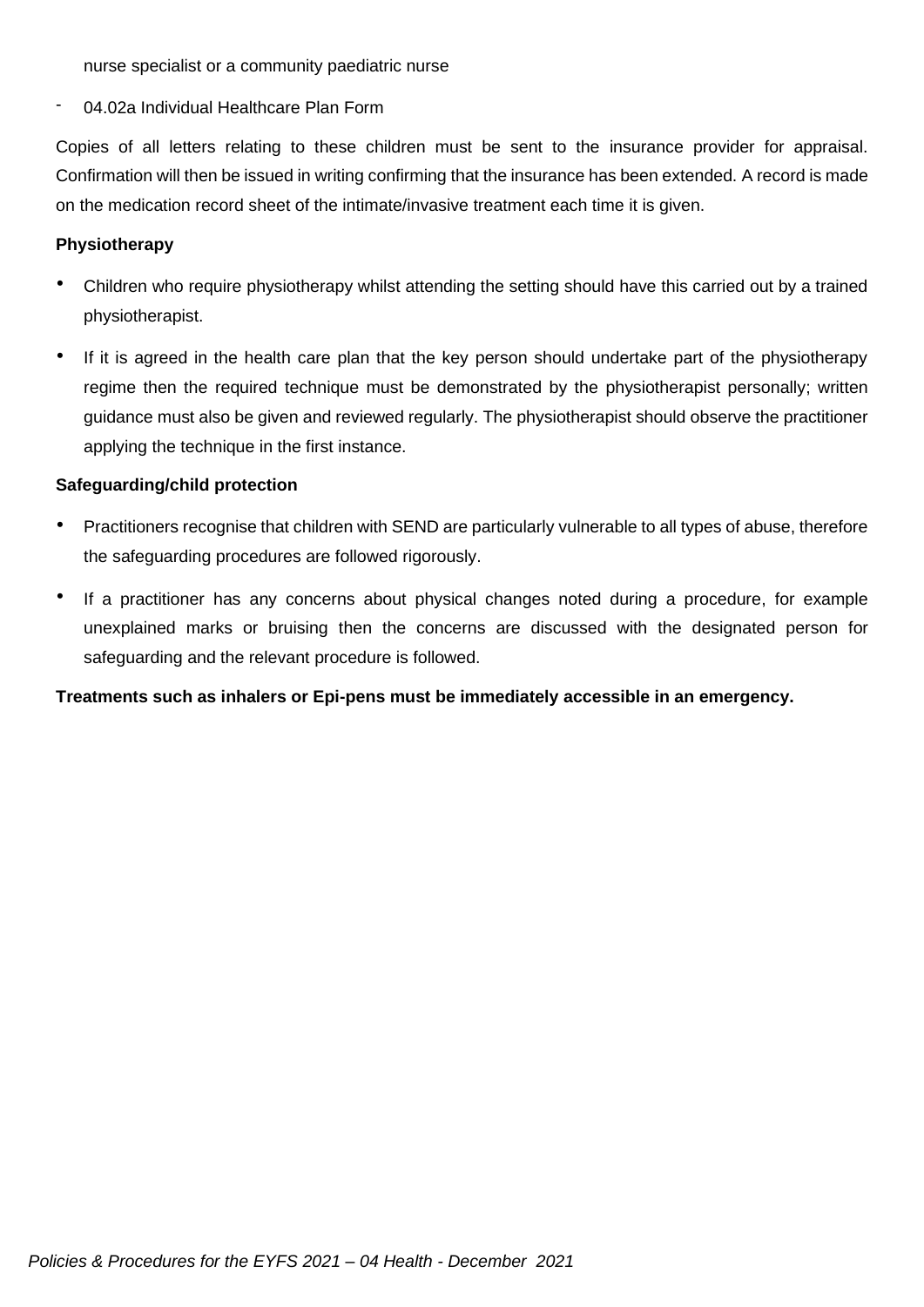

# 04 Health procedures

# **04.04 Allergies and food intolerance**

When a child starts at the setting, parents are asked if their child has any known allergies or food intolerance. This information is recorded on the registration form.

- If a child has an allergy or food intolerance, a **Child and Adult Individual Risk Assessment Form** is completed is completed with the following information:
	- the risk identified the allergen (i.e. the substance, material or living creature the child is allergic to such as nuts, eggs, bee stings, cats etc.)
	- the level of risk, taking into consideration the likelihood of the child coming into contact with the allergen
	- control measures, such as prevention from contact with the allergen
	- review measures

**Individual Health care plan form** must be completed with:

- the nature of the reaction e.g. anaphylactic shock reaction, including rash, reddening of skin, swelling, breathing problems etc.
- managing allergic reactions, medication used and method (e.g. Epipen)
- The child's name is added to the Dietary Requirements list which is located in the kitchen**.**
- A copy of the risk assessment and health care plan is kept in the child's personal file and is shared with all staff.
- Parents show staff how to administer medication in the event of an allergic reaction.
- Generally, no nuts or nut products are used within the setting.
- Parents are made aware, so that no nut or nut products are accidentally brought in.
- Any foods containing food allergens are identified on Snack information.

#### *Oral Medication*

- Oral medication must be prescribed or have manufacturer's instructions written on them.
- Staff must be provided with clear written instructions for administering such medication.
- All risk assessment procedures are adhered to for the correct storage and administration of the medication.
- The setting must have the parents' prior written consent. Consent is kept on file.

For other life-saving medication and invasive treatments please refer to **Administration of medicine Consent Form.**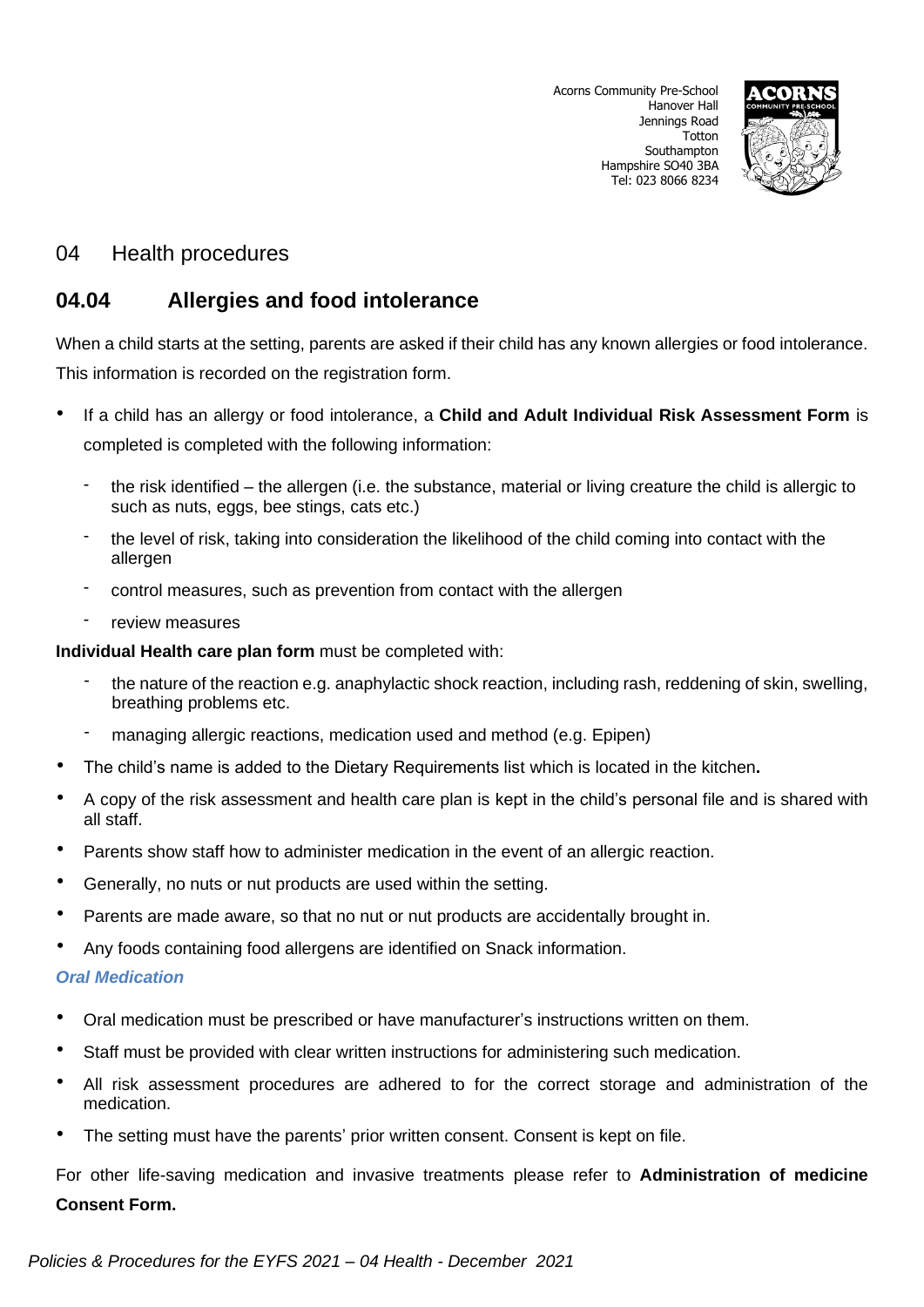

## 04 Health procedures

# **04.05 Poorly children**

- If a child appears unwell during the day, for example has a raised temperature, sickness, diarrhoea or pains, particularly in the head or stomach then the supervisor/key person/manager calls the parents and asks them to collect the child or send a known carer to collect on their behalf.
- If a child has a raised temperature, they are kept cool by removing top clothing, sponging their heads with cool water and kept away from draughts.
- A child's temperature is taken and checked regularly, using Fever Scans or other means i.e. ear thermometer.
- In an emergency an ambulance is called and the parents are informed.
- Should symptom continue parents are advised to seek medical advice before returning them to the setting; the setting can refuse admittance to children who have a raised temperature, sickness and diarrhoea or a contagious infection or disease.
- Where children have been prescribed antibiotics for an infectious illness or complaint, parents are asked to keep them at home for 48 hours.
- After diarrhoea or vomiting, parents are asked to keep children home for 48 hours following the last episode.
- Some activities such as sand and water play and self-serve snack will be suspended for the duration of any outbreak.
- The setting has information about excludable diseases and exclusion times.
- The setting manager /supervisor are informed if there is an outbreak of an infection (affects more than 3- 4 children) and keeps a record of the numbers and duration of each event.
- The setting manager / supervisor has a list of notifiable diseases and contacts Public Health England (PHE) and Ofsted in the event of an outbreak.
- If staff suspect that a child who falls ill whilst in their care is suffering from a serious disease that may have been contracted abroad such as Ebola, immediate medical assessment is required. The setting manager or deputy calls NHS111 and informs parents.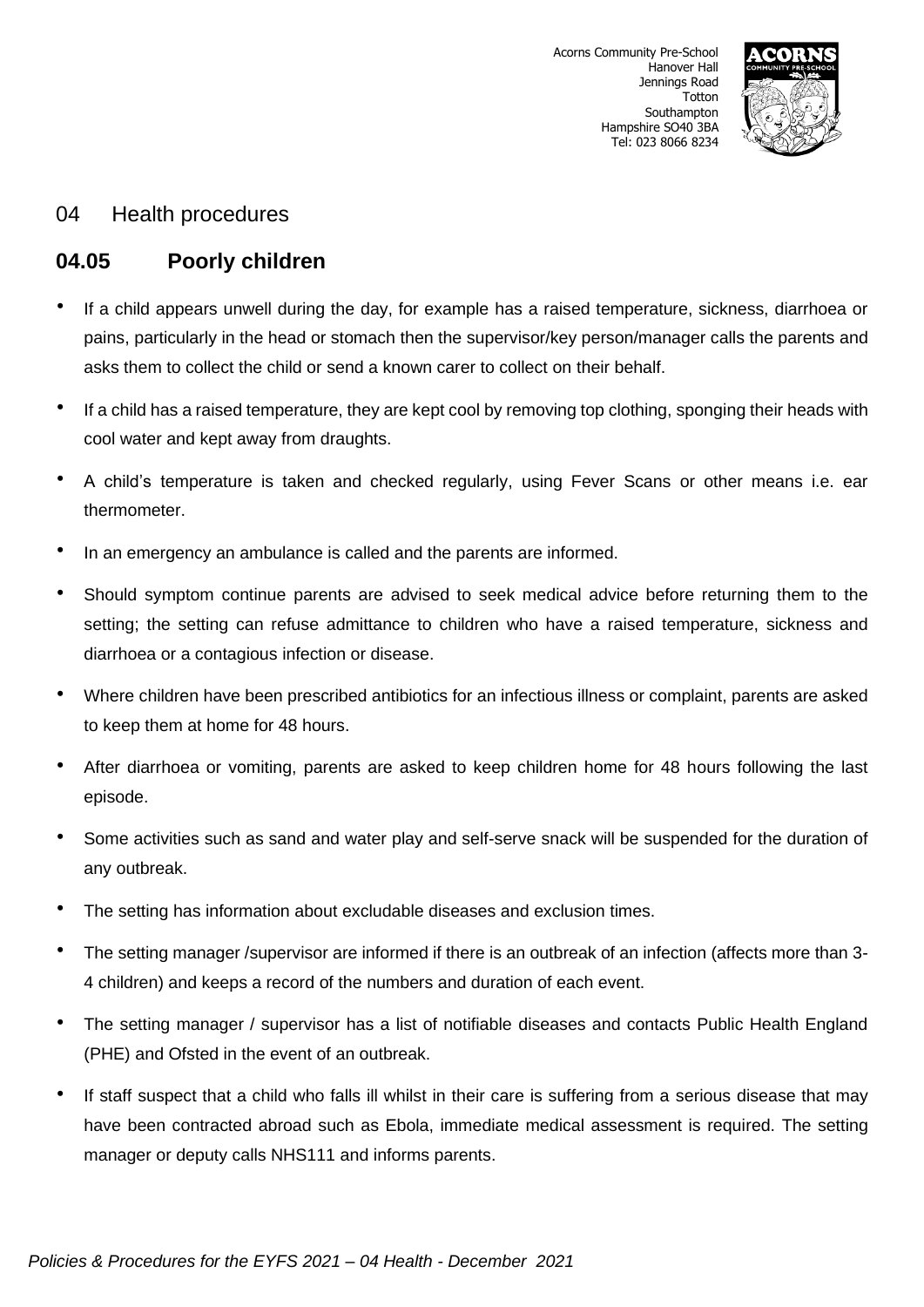#### **HIV/AIDS procedure**

HIV virus, like other viruses such as Hepatitis, (A, B and C), are spread through body fluids. Hygiene precautions for dealing with body fluids are the same for all children and adults.

- Single use vinyl gloves and aprons are worn when changing children's nappies, pants and clothing that are soiled with blood, urine, faeces or vomit.
- Protective rubber gloves are used for cleaning/sluicing clothing after changing.
- Soiled clothing is rinsed and bagged for parents to collect.
- Spills of blood, urine, faeces or vomit are cleared using mild disinfectant solution and mops; cloths used are disposed of with clinical waste.
- Tables and other furniture or toys affected by blood, urine, faeces or vomit are cleaned using a disinfectant.
- Toys are kept clean.

#### **Nits and head lice**

- Nits and head lice are not an excludable condition; although in exceptional cases parents may be asked to keep the child away from the setting until the infestation has cleared.
- On identifying cases of head lice, all parents are informed and asked to treat their child and all the family, using current recommended treatments methods if they are found.

#### **\*\*Paracetamol based medicines (e.g. Calpol)**

The use of paracetamol-based medicine may not be agreed in all cases. A setting cannot take bottles of nonprescription medicine from parents to hold on a 'just in case' basis, unless there is an immediate reason for doing so. Settings do not normally keep such medicine on the premises as they are not allowed to 'prescribe'. A child over two who is not well, and has a temperature, must be kept cool and the parents asked to collect straight away. *Whilst the brand name Calpol is referenced, there are other products which are paracetamol or Ibuprofen based pain and fever relief such as Nurofen for children over 3 months.* 

#### **Further guidance**

Good Practice in Early Years Infection Control (Pre-school Learning Alliance 2009)

Medication Administration Record (Early Years Alliance 2019)

Guidance on infection control in schools and other childcare settings (Public Health Agency) [https://www.publichealth.hscni.net/sites/default/files/Guidance\\_on\\_infection\\_control\\_in%20schools\\_poster.](https://www.publichealth.hscni.net/sites/default/files/Guidance_on_infection_control_in%20schools_poster.pdf) [pdf](https://www.publichealth.hscni.net/sites/default/files/Guidance_on_infection_control_in%20schools_poster.pdf)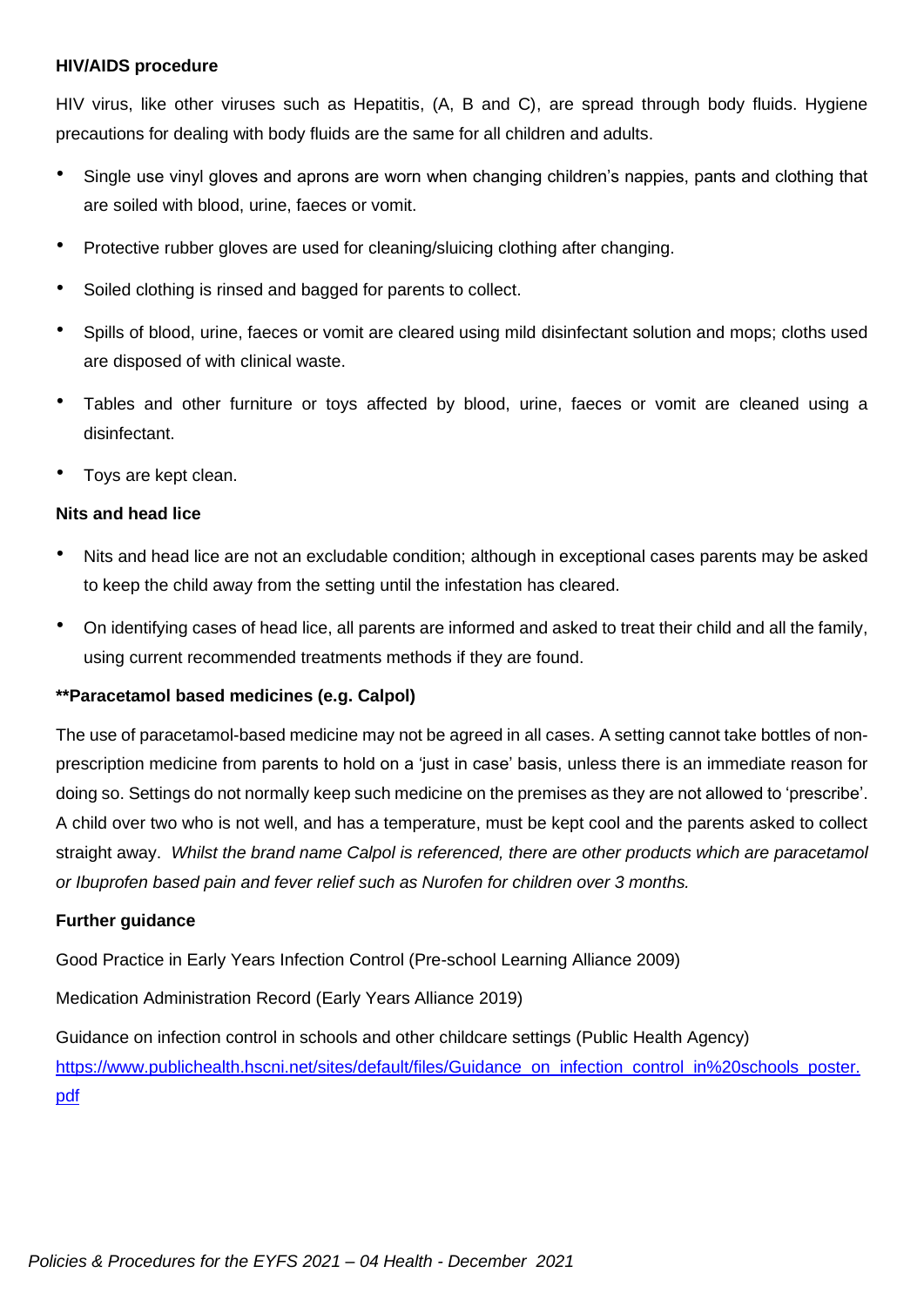

## 04. Health procedures

## **04.06 Oral health**

The setting provides care for children and promotes health through promoting oral health and hygiene, encouraging healthy eating, healthy snacks and tooth brushing.

- Fresh drinking water is available at all times and easily accessible.
- Sugary drinks are not served.
- Only water and milk are served with morning and afternoon snacks.
- Children are offered healthy nutritious snacks with no added sugar.
- Parents are discouraged from sending in confectionary as a snack or treat.

## **Pacifiers/dummies**

- Parents are *advised* to stop using dummies/pacifiers once their child is 12 months old.
- Dummies that are damaged are disposed of and parents are told that this has happened

## **Further guidance**

Infant & Toddler Forum: Ten Steps for Healthy Toddlers [www.infantandtoddlerforum.org/toddlers-to](http://www.infantandtoddlerforum.org/toddlers-to-preschool/healthy-eating/ten-steps-for-healthy-toddlers/)[preschool/healthy-eating/ten-steps-for-healthy-toddlers/](http://www.infantandtoddlerforum.org/toddlers-to-preschool/healthy-eating/ten-steps-for-healthy-toddlers/)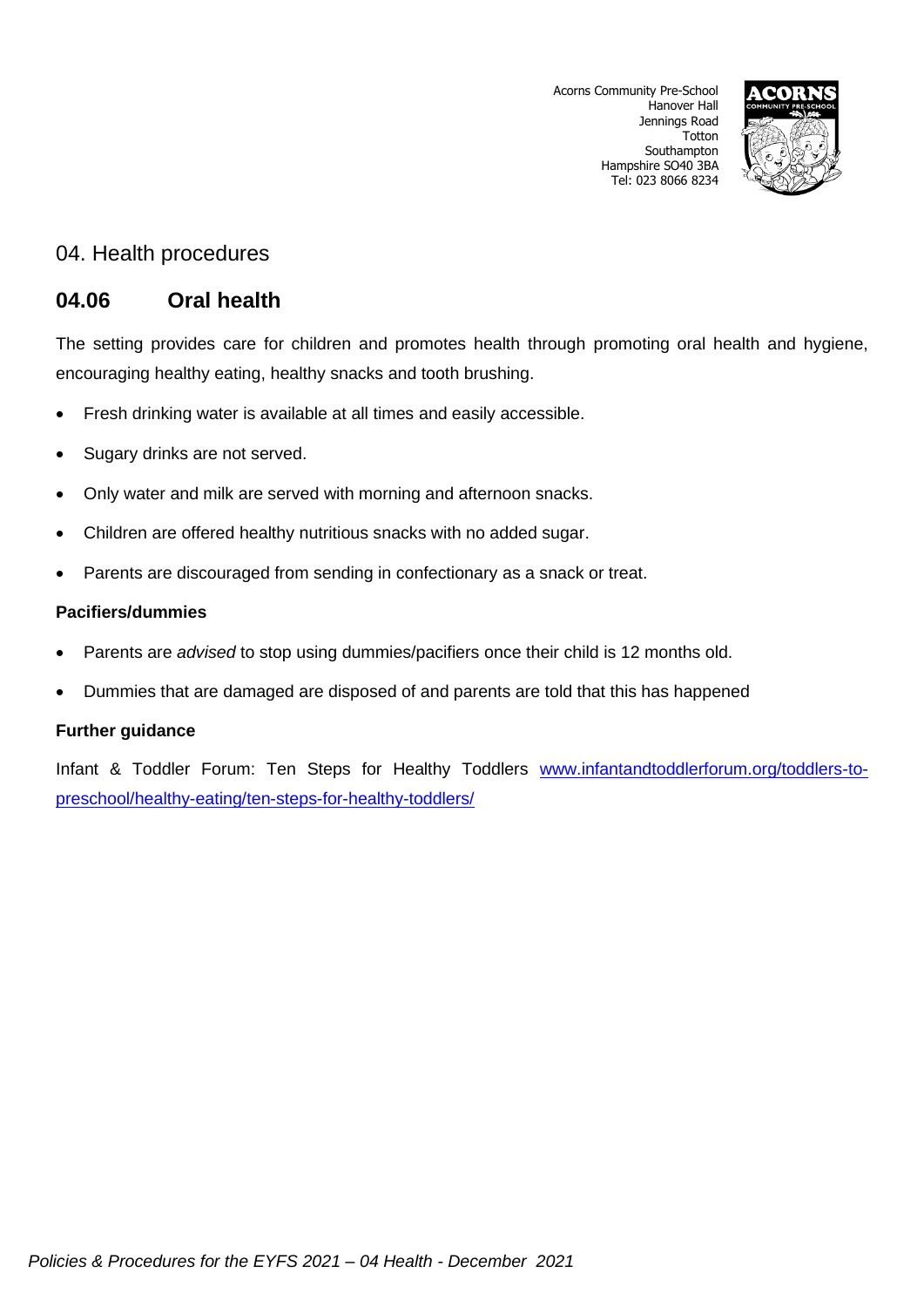

## 04 Health procedures

# **04.07 Baby and child massage**

It is recognised that massage is beneficial for babies and young children, promoting relaxation of mind and body, as well as other benefits. The best people to massage young children are their parents and opportunity to learn to do this should be available. While children can benefit from this in day care, concerns about children's personal safety mean that it should only be done under strict conditions.

If young children are massaged in the setting the following conditions are met:

- Members of staff carrying out massage are qualified or have had some training by a qualified person and are aware of contra-indications (a medical condition that may restrict or prevent a treatment being carried out).
- Parental consent is obtained and contra-indications checked and signed by parents. Any contraindications would mean a child is not to be massaged unless the parents gain agreement from a GP.
- Massage sessions are planned, organised and supervised so that they fit into the daily routine.
- Massage carried out by a single member of staff is never undertaken away from the group.
- Young children wear vest and shorts.
- Rooms are warm and draught free; noise is at a minimum; rest period is a good time.
- Massage only takes place on hands, arms, shoulders, neck, head, feet and lower legs.
- Children's consent for massage is sought and their preferences are respected.
- Young children can be taught to massage each other's hands, feet and heads.
- Massage is empowering and educative; it should be undertaken in conjunction with educating children about body awareness, 'good and bad touches', recognition of tension; development of their own sensitivity to touch.
- Confirmation is received from the insurance provider to ensure these activities can take place.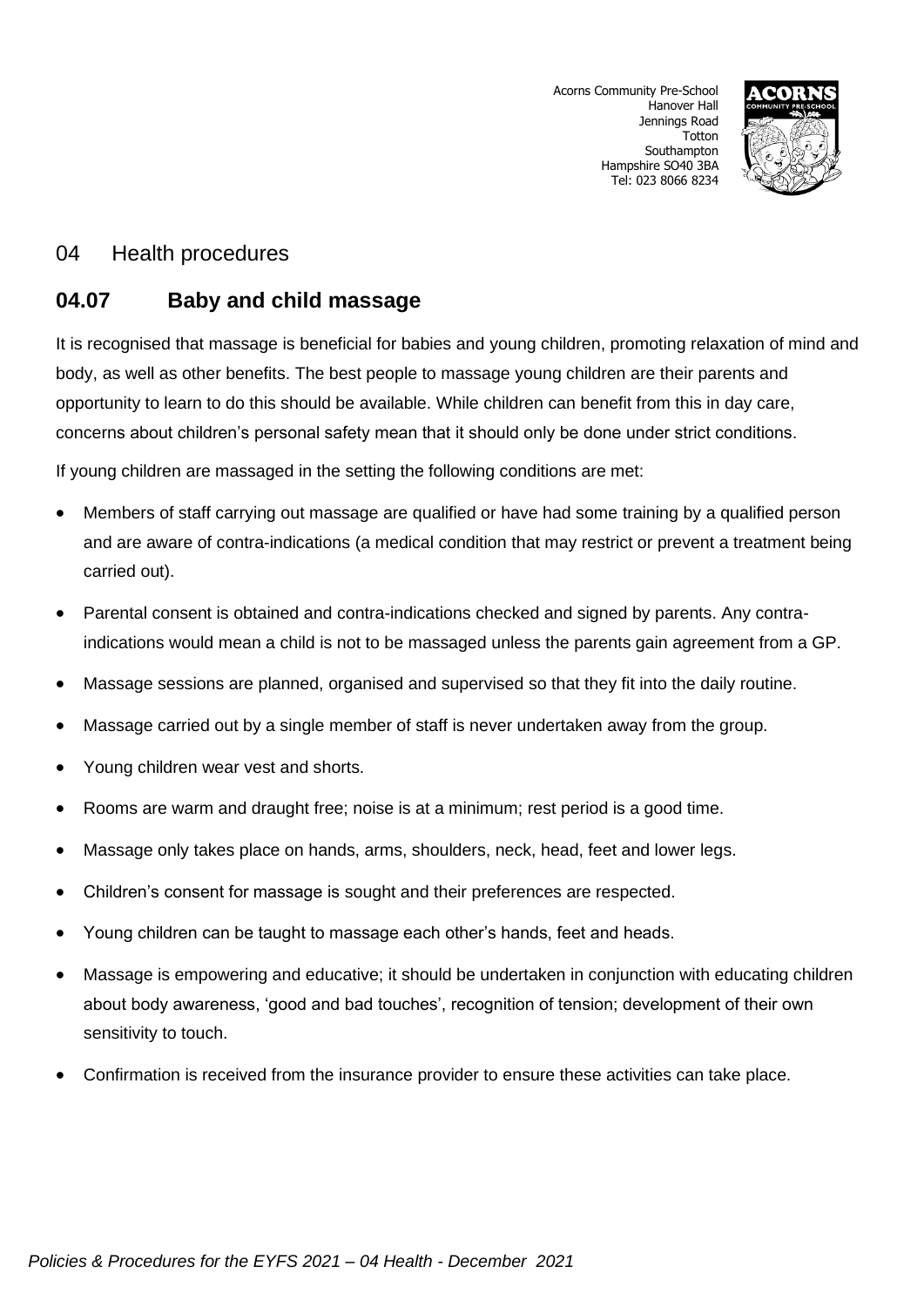

## 04 Health procedures

# **04.08 Health and Well Being – Children**

## **Annex 1 – Well-Being Pyramid - Maslow's Hierarchy of Needs**

### **Policy statement**

*Well-being is a particular state or feeling that can be recognized by satisfaction, enjoyment & pleasure. The person is relaxed and expresses inner rest, feels the energy flow and radiates vitality, is open to the surroundings, accessible and flexible. - Professor Ferre Laevers*

Acorns aims to create a learning community, which enables all children to become successful, independent and responsible citizens. By promoting curiosity and a desire to learn we will ensure that all children develop the knowledge and understanding, skills, capabilities and attributes that they need for mental, emotional, social and physical wellbeing now and in the future. Our aims is that all children leave Acorns as self-motivated, considerate, responsible and enthusiastic individuals. Each child at Acorns will be treated as an individual and staff will take into account the stage of growth, development, maturity and the social and community context.

Well-being relates to our basic needs as human beings. These are

- Physical needs (need to eat, drink, move & sleep)
- The need for affection, warmth & tenderness (being hugged, receiving & giving love & emotional warmth)
- The need for safety, clarity & continuity (knowing the rules, being able to predict what comes next, counting on others)
- The need for recognition & affirmation (feeling accepted & appreciated by others, being part of a group & having a sense of belonging)
- The need to feel capable (feeling that you are good at something, to experience success)

Intellectual development and social & emotional development are strongly influenced by a child's experiences during their pre-school years.

Emotional well-being includes being happy and confident and not anxious or depressed. Social well-being allows children to make good relationships.

## **Procedures**

We promote individual children's well being by:

- Ensuring Golden rules are in place and are encouraged to be followed
- Staff promoting and encouraging independence throughout the setting
- Staff being positive role models and encouraging good manners and good personal hygiene
- Ensuring all children are treated fairly and equally
- Staff providing opportunities for children to be challenged and celebrate achievements
- Staff taking into account all children's individual needs through our key worker system
- Providing experience that promote a healthy and active lifestyle
- All staff being aware of child protection policy and procedure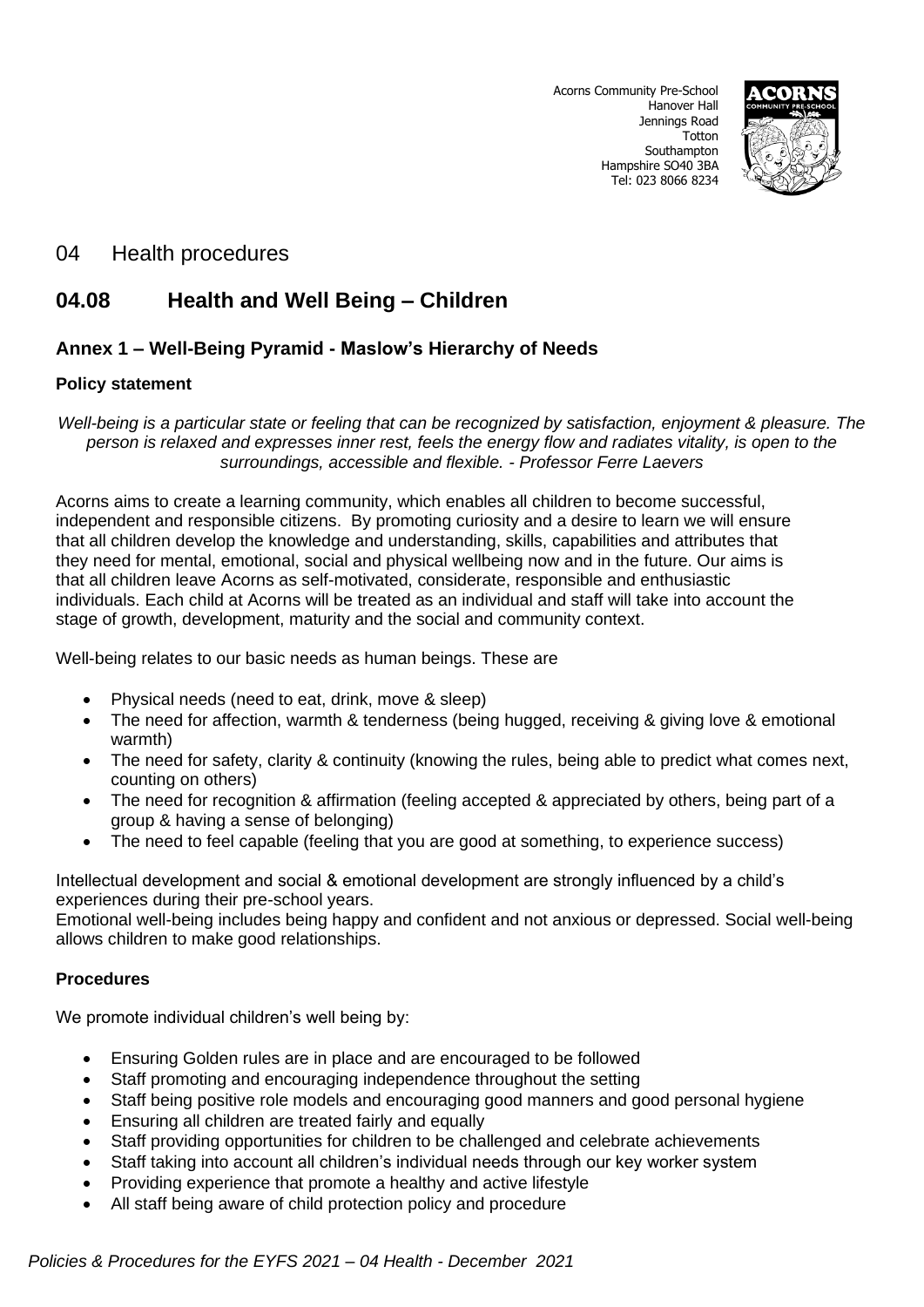- Staff allowing children to overcome challenges and learn from these experiences
- Providing inclusive children-led learning which staff observe and support
- Encouraging positive behaviour within the setting
- Supporting individual children's transitions during their time at Acorns
- Staff promoting positive relationships with parents and carers, developing a regular conversation about the children
- Annual Questionnaires for parents and carers to evaluate our practice
- Parents being involved with care plans to support staff in providing continuity of care
- Parents participating in developing care strategies for children with additional support needs

Staff understand children's emotional health needs and have the time and skills to develop nurturing relationships. They can identify factors that may pose a risk to a child's social and emotional well-being as part of the on-going assessment of their development. This could include

- A child being withdrawn
- A child being unresponsive
- Children showing signs of a behavioral problem
- Delayed speech or poor communication & language skills

The Key Person's ongoing observation, assessment and planning for individual children will include monitoring their well-being and involvement within the setting, and support children towards their Next Steps.

#### **Benefits to children & families**

By supporting and encouraging families and their children's wellbeing we understand:

- Children will be more engaged with learning
- Parents are more engaged with the setting
- Parents will be more interested in their child's learning & development
- We encourage high morale within the setting
- We provide the environment to develop good relationships between staff, parents & children
- We develop the good emotional health of the children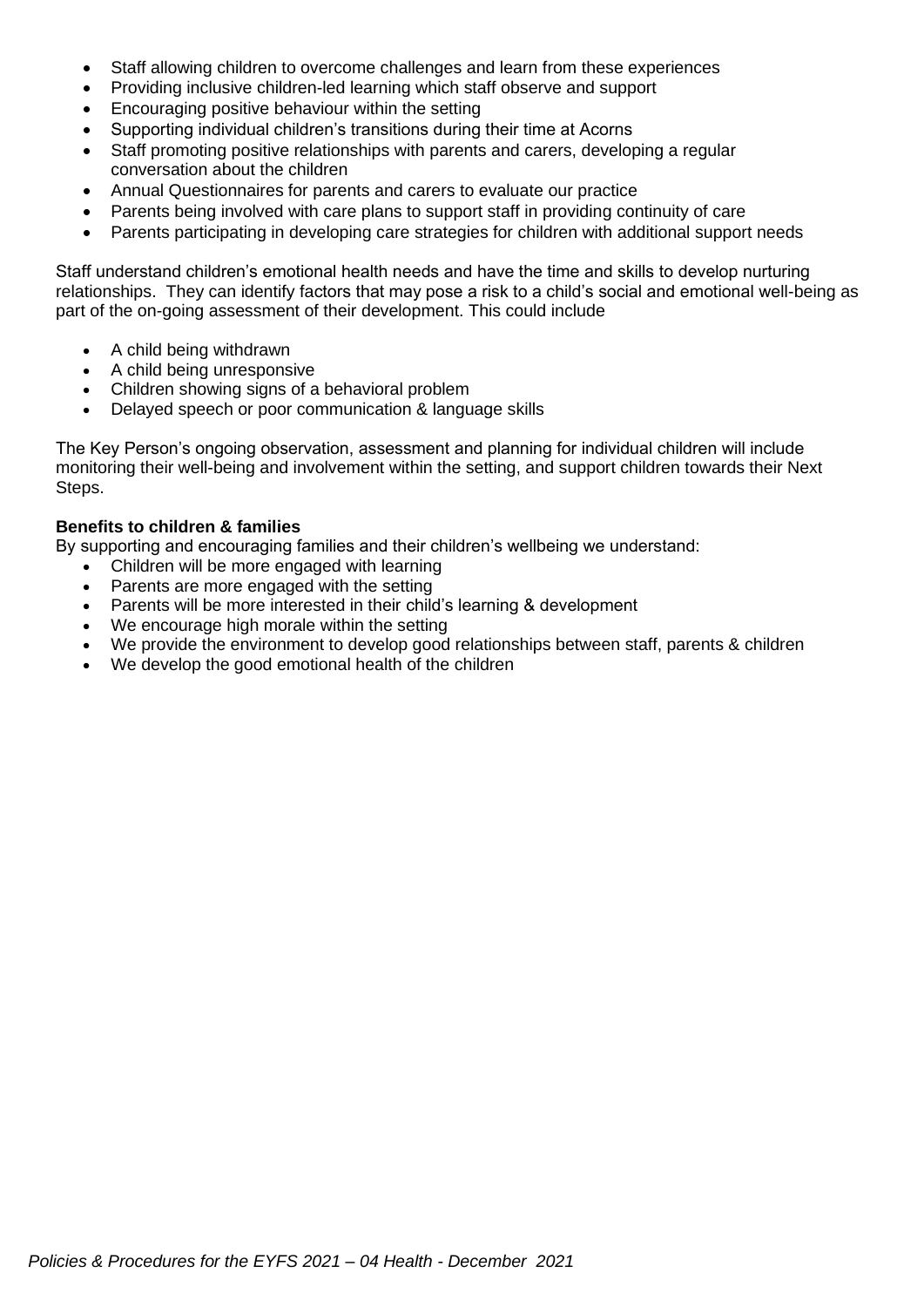# **Well Being Pyramid - Maslow's Hierarchy of Needs**

## **Maslow Theory: Basic Needs and Learning**

Abraham Maslow described a hierarchy of needs common to all human beings. The hierarchy demonstrates that basic needs must be met before children are able to focus on learning.

In keeping with Maslow's theory, the first priority of Acorns is to meet the basic needs of children. We recognize that staff can do little to change the circumstances of children whose basic needs are not met outside the setting but it does accept the challenges these children pose when they are in preschool.

# SELF-**ACTUALIZA-TION**

morality, creativity, spontaneity, acceptance, experience purpose, meaning and inner potential

# **SELF-ESTEEM**

confidence, achievement, respect of others, the need to be a unique individual

# **LOVE AND BELONGING**

friendship, family, intimacy, sense of connection

# **SAFETY AND SECURITY**

health, employment, property, family and social abilty

# **PHYSIOLOGICAL NEEDS**

breathing food water shelter cipthing, sieen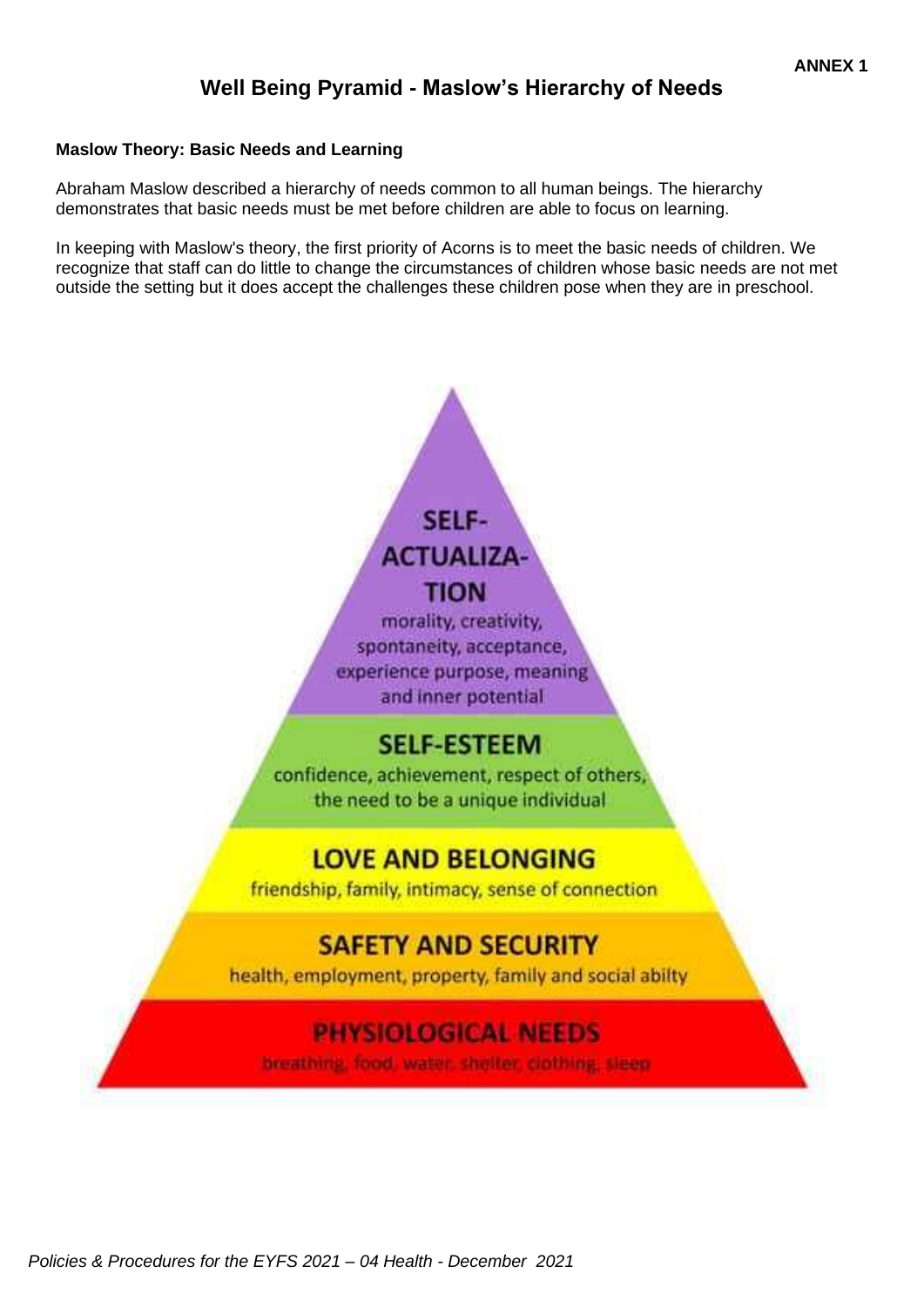**Physiological needs are hunger, thirst, and bodily comfort**. Because a hungry child has difficulty focusing on learning, many early childhood programs provide breakfast, snacks, and lunches. Similarly, children with medical concerns or physical disabilities may require physical supports or special care to function successfully in school.

**Safety is security and freedom from danger.** When children know they are protected and that no harm will come to them, they feel free to reach out to others and explore their environment. Children with disabilities may require extra attention to meet their needs and feel safe. For example, a child with a visual impairment may require help orienting to the setting of the classroom, and one with physical impairments may require environmental adaptations.

**Belongingness is the sense of being comfortable with and connected to others that results from receiving acceptance, respect, and love**. Connectedness or belongingness, in turn, promotes learning. However, for some young children feeling that they belong is not easy. Often they have trouble believing that they are worthy of being loved. As a result, they may exhibit behavior that tests acceptance, or they act out, attack others, or behave in ways that show they deserve to be rejected. These children benefit from being around adults who are consistent and caring, not harsh and judgmental.

**Esteem is self-respect and respect from others.** Esteem emerges from daily experiences that give children the opportunity to discover they are competent and capable learners. If children's experiences are predominantly successful and positive, their sense of self grows. If they are predominantly unsuccessful, their sense of self suffers. A supportive environment that offers children new tasks they can master, and that recognizes their efforts, helps children see themselves as respectable, capable individuals.

#### **Self-Actualization**

To gain self-actualization, a sequence of issues need to be resolved for healthy development to occur. Creating an atmosphere in which children are safe, feel emotionally secure, and have a sense of belonging enables activities and teaching strategies that are challenging but within children's reach. We suggest that giving children choices and a role in determining how they will learn help children to feel competent, make decisions, and direct their own learning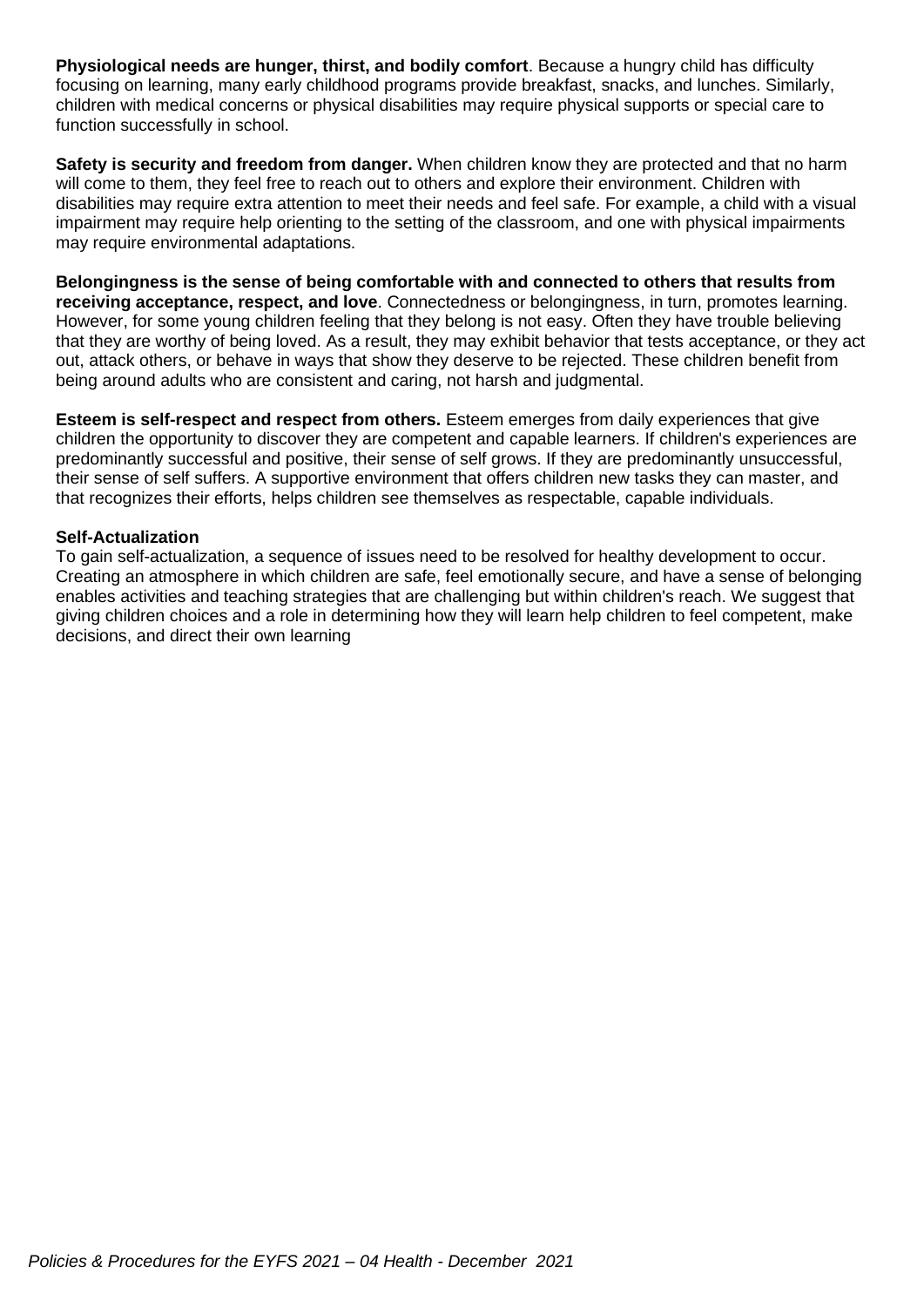

## 04 Health procedures

# **04.09 Health and Well Being – Staff**

## **Policy statement**

Acorns Community Preschool as an employer has a duty to ensure the health, safety and welfare of its employees as far as reasonably practicable. It is also required to have in place measures to mitigate as far as practicable factors that could harm employees' physical and mental well-being, which includes workrelated stress. This duty extends only to those factors which are work-related and within the preschool's control.

Acorn's management team acknowledge the potential impact that work has on an individual's physical and mental health, and as well as a moral and legal duty for taking steps to promote employee well-being as far as reasonably practicable, we understand that as a small business we need to look after our staff to ensure smooth running of the setting.

The management team are committed to fostering a culture of co-operation, trust and mutual respect, where all individuals are treated with dignity, and can work at their optimum level.

Acorns recognise that work-related stress has a negative impact on employees' well-being, and that it can take many forms, we understand that any concerns need to be carefully explored and addressed professionally by the management team.

#### **Definition of Stress**

This policy accepts the Health and Safety Executive definition of work-related stress as "the adverse reaction a person has to excessive pressure or other types of demand placed on them". There is an important distinction between 'reasonable pressures' which stimulate and motivate and 'stress' where an individual feels they are unable to cope with excessive pressures or demands placed upon them.

The Health and Safety Executive have produced a number of Management Standards which cover the primary sources of stress at work that, if not properly managed, are associated with poor health and wellbeing, lower productivity and increased sickness absence. These are:

- Demands i.e. Workload, work patterns and the work environment.
- Control i.e. How much say the person has in the way they do their work.
- Support i.e. The encouragement, sponsorship and resources provided by the organisation, line management and colleagues.
- Relationships i.e. Promoting positive working to avoid conflict and dealing with unacceptable behaviour.
- Role such as whether people understand their role within the organisation and whether the organisation ensures that they do not have conflicting roles.
- Change such as how organisational change (large or small) is managed and communicated within the organisation.